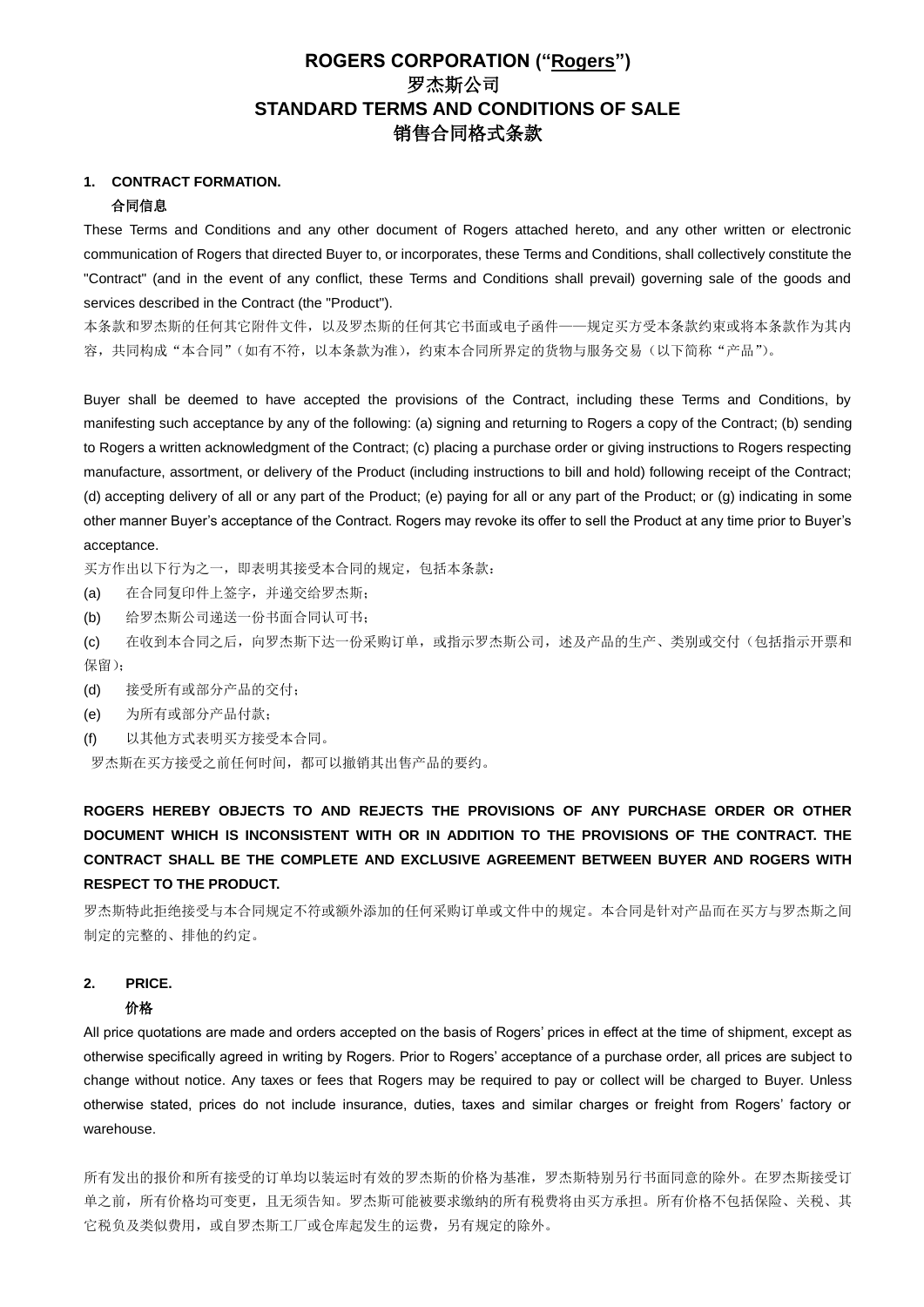# **3. PAYMENT TERMS; TITLE.**

## 付款期限;所有权

Terms of payment are net 30 days from the date of invoice except as otherwise stated in a written agreement signed by an authorized officer of Rogers. Past due accounts shall: (a) bear interest at the rate of one and one-half (1½) per cent per month, an 18% annual rate, or if less the maximum rate permitted by Laws and Regulations (as defined in paragraph 18), and (b) include reasonable collection costs (including legal fees and expenses) payable as incurred by Rogers.

付款期限为发票日期之后三十天,罗杰斯授权人员签字书面另行约定的除外。应付未付款项应当:(a)附加月 1.5%、年 18% 的利息,除非法律(见第 18 条定义)规定了上限,以上限为准,并且(b)附加罗杰斯实际已经发生的合理催款费用(包括法 律费用与开支)。

Unless specified otherwise elsewhere in the Contract, all Product delivered to Buyer shall remain the property of Rogers, or if such retained title is not valid or enforceable under Laws and Regulations, Rogers shall have and retain a security interest and lien in and against the Product until Rogers shall have received payment in full therefor from the Buyer.

在罗杰斯收到买方的全部款项之前,所有交付给买方的产品为罗杰斯的财产,如果该所有权保留依法无效或不可执行,该产品 视为抵押给了罗杰斯,且罗杰斯对该产品享有留置权,本合同另有明确规定的除外。

## **4. SHIPPING AND DELIVERY.**

#### 运输与交付

Rogers shall have no responsibility to obtain or maintain insurance with respect to Product sold to Buyer, and risk of loss and all responsibility of Rogers with respect to Product shall cease when it has been delivered to the appropriate carrier for shipment to Buyer, properly addressed or with the proper bills of lading attached, whether or not freight is prepaid.

罗杰斯对于卖给买方的产品不负责购买保险,或维系保险有效,产品一旦交付适当承运人供装运至买方,其姓名地址适当写明, 或附加适当提单,无论运费是否预付,罗杰斯对其产品灭失的风险和所有的责任终止。

Unless specific shipping instructions are received from Buyer substantially before the shipment date, Rogers reserves the right to use its judgment in selecting the means of shipment. Additional shipping costs incurred at the request of Buyer will be charged to Buver.

罗杰斯保留根据自行判断选择装运方式的权利,除非罗杰斯在装船日期前提前充足天数收到买方的特别装船指示。因买方的需 求所产生的额外装运费用将由买方承担。

Shipping dates given by Rogers in advance of actual shipment are estimates only. Rogers may ship all Product ordered within thirty days before or after the agreed upon shipping date and, in the event Buyer does not take delivery of the all such Product within thirty days after such date, Buyer shall pay to Rogers, for each month or fraction of a month beyond the original shipping date, a charge equal to  $\%$  of the purchase price of any Product still held by Rogers.

罗杰斯在实际装运之前告知的装运日期仅为预估日期。罗杰斯可以在约定的装运日期前后 30 天内将所有订购的货物装运,如果 买方在约定的装运日期后的 30 天内未接受交付,超过原装运日期每逾期一个月或不足一个月之期间,买方应当向罗杰斯支付罗 杰斯所保存货物采购价格的\_\_\_\_%。

# **5. WARRANTY.**

## 担保

(a) Rogers warrants that during the twelve months after delivery to Buyer, or for the shelf life of the Product specified by Rogers if such shelf life is shorter than 12 months, the Product will be substantially free from defects in materials and workmanship. Rogers will replace or repair any Product which shall prove to be materially defective, providing Buyer shall have reasonably inspected Product received and notified Rogers of any apparent defects within 30 days of receipt. At Rogers' option Buyer may be credited for the price charged for the defective product in lieu of replacement or repair. This warranty is for the benefit of, and must be exercised directly by, Buyer only, and shall not convey any rights whatsoever to any third party. Rogers makes no warranty with respect to, and shall not be liable for, any defects that are caused by the processing of Product after delivery to Buyer, by the integration of Product into or with other products, or any other actions taken or caused by Buyer or its customers. **ROGERS MAKES NO OTHER WARRANTY, EXPRESS OR IMPLIED, AND DISCLAIMS THE EXISTENCE OF ANY OTHER WARRANTY WHETHER OF MERCHANTABILITY, FITNESS FOR A PARTICULAR PURPOSE, OR OTHERWISE. EXCEPT**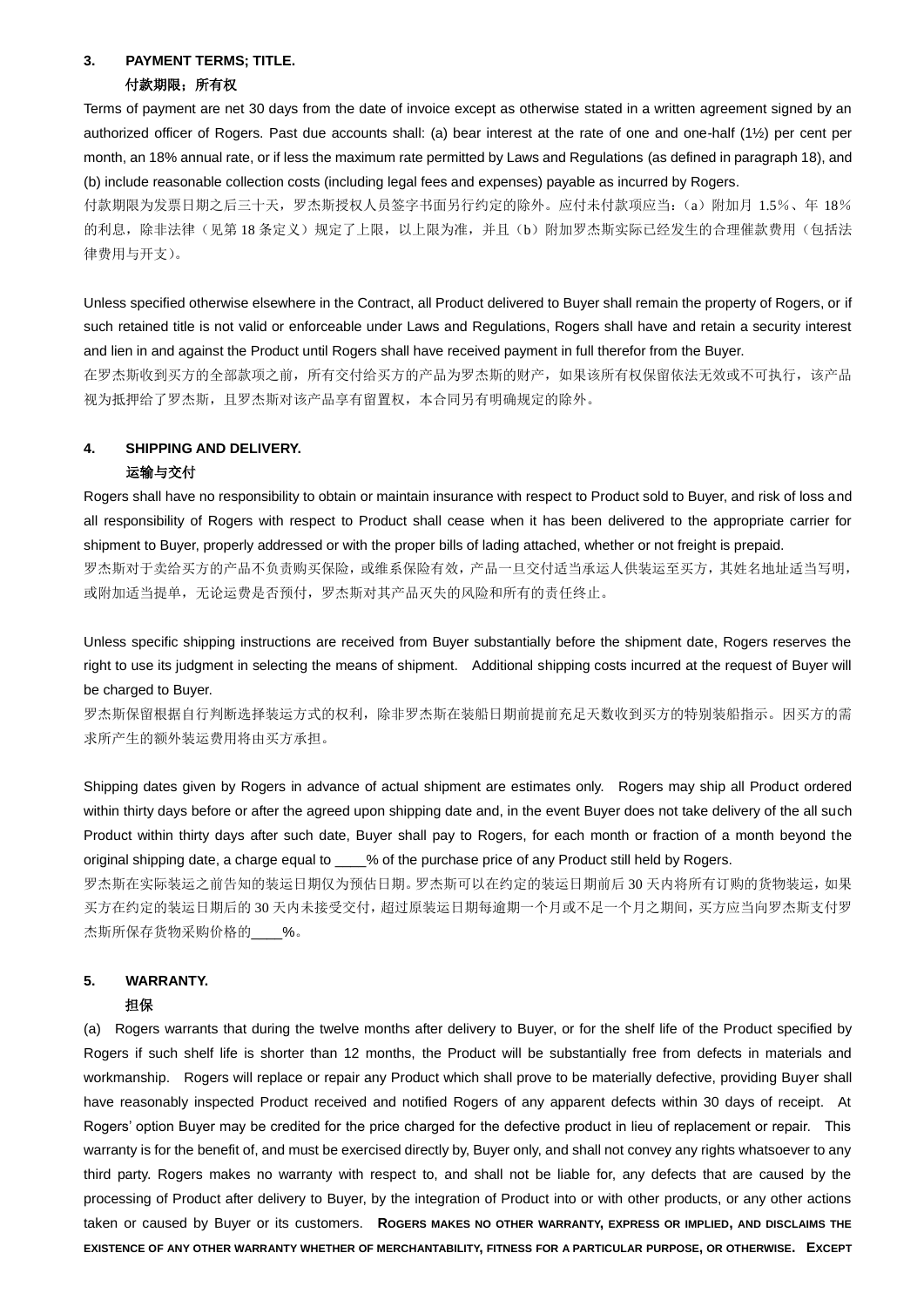## **AS OTHERWISE PROVIDED BY LAWS AND REGULATIONS, ROGERS SHALL NOT IN ANY EVENT BE LIABLE TO BUYER FOR DAMAGES RESULTING FROM THE SALE TO BUYER, RESALE BY BUYER OR USE OF ANY PRODUCT IN ANY AMOUNT GREATER THAN THE PURCHASE PRICE RECEIVED BY ROGERS FOR SUCH PRODUCT.**

(a) 罗杰斯担保在货物交付买方后 12 个月内,或者在罗杰斯规定的少于 12 个月的保质期内,这些产品在材料和加工方面无实 质性瑕疵。如买方合理地检验了所收到的产品并在收到后三十日内通知罗杰斯存在明显瑕疵,罗杰斯将更换或修理经证明存在 实质性瑕疵的产品。罗杰斯可以选择把瑕疵产品的价格视为对买方的欠款,不再更换或修理。买方是此项保证的唯一受益方, 担保义务必须直接向买方履行,不应将任何权利流转给任何第三方。对于买方收货后,由于再加工,或将罗杰斯产品与其他产 品进行组合,或者其他由买方及其客户的行为所致产品瑕疵,罗杰斯不做任何担保并且无须负责。针对适销性、适用于特别目 的等事宜,罗杰斯不作任何明示的或隐含的担保,并明确声明不存在该担保。除了法律法规存在不同规定外,在任何情况下, 产品在销售、再销售或使用过程中导致的损失超过罗杰斯所收该产品购买价款之差额部分,罗杰斯无须负责。

(b) Product delivered by Rogers shall not be considered defective if it is in accordance with specifications or drawings agreed upon in writing between Rogers and Buyer, or in the absence of any such written agreement, with Rogers' internal specifications ("Specifications"). No allowance will be granted for any repairs made by Buyer without written consent of Rogers.

(b) 如果罗杰斯交付的产品符合罗杰斯和买方达成书面同意的型号规格或图纸,或者在没有这样的书面同意情况下,符合罗 杰斯内部的技术规格(下称"技术规格"),就不应视为存在质量问题。未经罗杰斯书面同意,买方不得进行任何修理。

(c) Rogers shall not, in any event, be liable for any consequential, incidental or special damages, punitive damages, or costs or expenses in the event of any breach of warranty or in the event of any default in any term herein or in the event of any loss, damage, injury or cost resulting from or arising out of or in respect of any Product.

(c) 在任何情况下,如因违反担保义务或其它违约行为,或因根据本合同所售产品导致的损失、伤害或费用之原因,导致产 生继生损失、伴随损失、特殊费用、惩罚性损失赔偿或开支的,罗杰斯无须负责。

(d) Except as Rogers may otherwise agree in a separate writing signed by an authorized officer, Rogers makes no representations or warranties, express or implied, regarding compliance (including, without limitation, notification and/or registration) in the manufacture, distribution in commerce, processing, use, or disposal of any Product, or the constituent substances thereof, with Laws and Regulations governing toxic materials, including but without limitation, the People's Republic of China ("PRC") Law for the Promotion of Clean Production, the PRC Law on the Prevention and Control of Environmental Pollution by Solid Waste, the Measures for the Administration of the Control of Pollution by Electronic Information Products, or any similar statute or regulation, as the same may be amended from time to time.

(d) 非经罗杰斯适当授权人员另行签署同意,罗杰斯不作明确或隐含的声明或保证:本订单之标的或其成分在生产、分销、 加工、使用、处置过程中符合(包括但不限于以通知和/或注册登记形式)相关法律法规中管理有毒物质的规定,包括但不限于, 《中华人民共和国清洁生产促进法》,《中华人民共和国固体废物污染环境防治法》,《电子信息产品污染控制管理办法》,或任何 类似的法律法规,因为这些法案、法规会不时修订。

## **6. CLAIMS AND RETURNS.** 投诉与退货

No Product will be accepted for credit by Rogers if it is substantially in accordance with the Specifications. 如果产品实质上符合技术规格,罗杰斯不会接受拒付其款项的请求。

All claims for shortages, non-conforming Product or poor quality must be made in writing within 30 days of receipt. 所有针对数量短缺、产品内容不符、质量问题的投诉均须在收到产品后三十日内以书面形式提出。

No return shall be shipped to Rogers except after securing written instructions from Rogers. Rogers shall have the sole right to determine whether returned articles or parts shall be repaired or replaced. Rogers agrees to assume roundtrip transportation costs for defective or nonconforming articles or parts in an amount not to exceed normal truck common carrier shipping charges within the PRC, provided, however, that if Rogers' inspection discloses that the returned article or part does not require repair or replacement, Rogers' usual charges will apply and Buyer shall assume roundtrip shipping charges. 在得到罗杰斯书面指示之前,不得将退货向罗杰斯装运。罗杰斯有权单方决定是否修理或更换被退货物或部件。罗杰斯同意承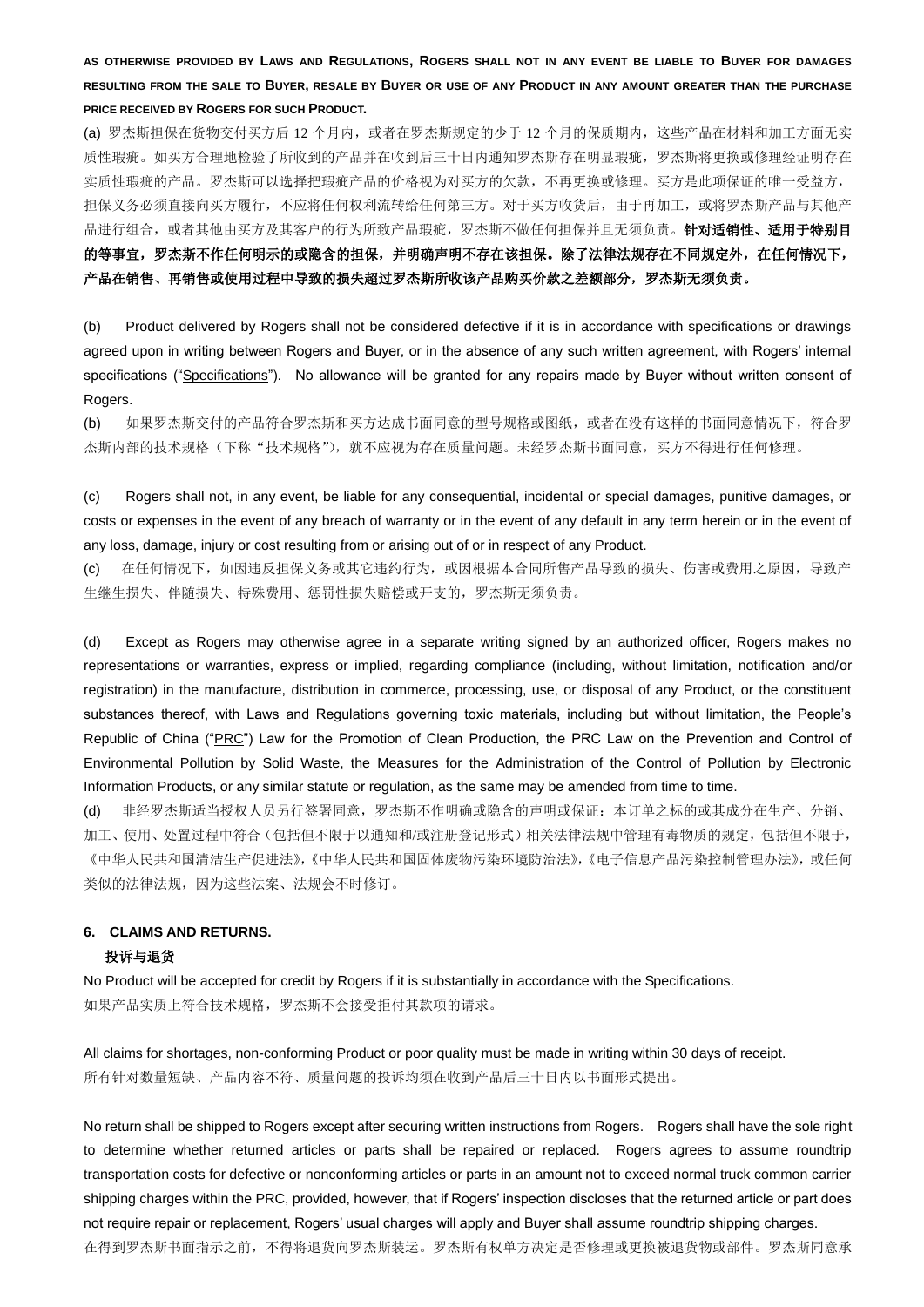担瑕疵或不符货物或部件的来回运输费用,费用标准不超过中华人民共和国境内通常承运人正常卡车运输的价格,但是,如果 罗杰斯经检验发现,被退货物或部件不需要修理或更换,罗杰斯照常收取价款,来回运输费用由买方承担。

Damage incurred at Buyer's location such as in the process of inspection, handling, and repackaging shall be the sole responsibility of Buyer.

在买方地址所造成的损失,如在检验、搬运、再包装过程中产生的损失,由买方自行负责。

#### **7. LIABILITY FOR LOSS, DAMAGE, OR DELAY.**

#### 货物灭失、损坏、迟延的责任

Rogers shall not be liable for any loss or damage suffered by Buyer resulting directly or indirectly from, or through, or arising out of any delay in filling an order or in shipment or delivery of any Product, or resulting directly or indirectly from or through delay arising out of any of the following: fire, flood, strike, epidemic, accident, civil commotion, riot or war, shortage of labor, fuel, materials or supplies, regulations, priorities, orders or embargoes imposed by any civil or military government; or any other cause or causes (whether or not similar to the foregoing) beyond the reasonable control of Rogers.

发生订单填写迟延、产品装运或交付迟延,直接或间接导致买方受损,或者发生下列任何情形直接或间接导致买方受损的,罗 杰斯不予负责。这些情形为火灾、水灾、罢工、流行病、意外事故、暴乱、骚乱或战争、人力/燃油/物资/供给的短缺、部队或 地方政府执行的法规障碍、优先权障碍、指令障碍、禁运,或其它任何罗杰斯不能合理控制的原因(类似的或不类似的)。

#### **8. ADVICE AND OTHER SERVICES.**

#### 建议和其他服务

Buyer agrees that Rogers will not have control over the design, testing or labeling of any product produced using Rogers' Products, and that Buyer is not relying on any representation or statement made by, or on behalf of, Rogers with respect to the suitability of any Product for any purpose, or on any advice, recommendation or information obtained from Rogers' product literature or websites, including any design aid or other service made available by Rogers. Buyer has tested and investigated the Products enough to form an independent judgment concerning their suitability of the use, conversion or processing intended by Buyer and will not make, and hereby waives, any claim against Rogers based on Rogers' advice, statements, information, services or recommendations.

买方同意,对于应用罗杰斯产品所生产的其它产品在生产、测试或加贴标签过程中,罗杰斯不会进行掌控。买方不得信赖罗杰 斯或他方代表罗杰斯所作出的任何关于某产品适用于某目的的说明或声明,或者罗杰斯产品说明或其网站上的任何建议、推荐 或信息,包括罗杰斯提供的设计支持或其它服务。买方已经对产品进行了测试和研究,足以就产品是否适合理想中的用途、改 造或加工形成自己独立的判断。买方不会以罗杰斯的建议、声明、信息、服务、推荐为由向罗杰斯索赔,并在此放弃该索赔权利。

#### **9. CANCELLATION, ALTERATION OR DELAY REQUESTED BY BUYER.**

#### 买方要求取消、变更或延迟

Requests by Buyer to cancel or alter an order or to temporarily or permanently stop work or delivery must be made in writing, and any purported acceptance by Rogers of any such request must be evidenced by the manual signature of an authorized officer of Rogers in order to be enforceable against Rogers. Rogers reserves the right to accept or refuse any such request and to set additional charges and other conditions under which a request is granted. Any such additional charges will be due and payable 30 days after notification of Buyer by Rogers.

如买方要求取消或变更订单,或暂时或永久停止运作或交付,应当以书面形式提出。罗杰斯如果接受该要求,须由授权人员的 签字,罗杰斯方需执行。罗杰斯保留接受或拒绝的权利,如果接受要求,罗杰斯并有权额外收取费用或额外规定条件。该额外 费用应当在罗杰斯通知卖方后三十日内支付。

All Products, parts or materials ordered or held by Rogers at Buyer's request shall be at the risk and expense of Buyer. Rogers, at its option, may invoice Buyer for all costs and expenses resulting from such a request. Such invoices shall be due and payable 30 days from issuance.

罗杰斯根据买方的要求订购或持有的所有产品、部件或原材料之风险和费用由买方承担。罗杰斯可以将该要求所发生的所有费 用和开支向买方开具发票。发票款项应当在开票后三十日内支付。

## **10. TOOLS, DIES, DESIGNS, DRAWINGS, JIGS, AND FIXTURES.**  工具、模具、设计、图纸、夹具和紧固工具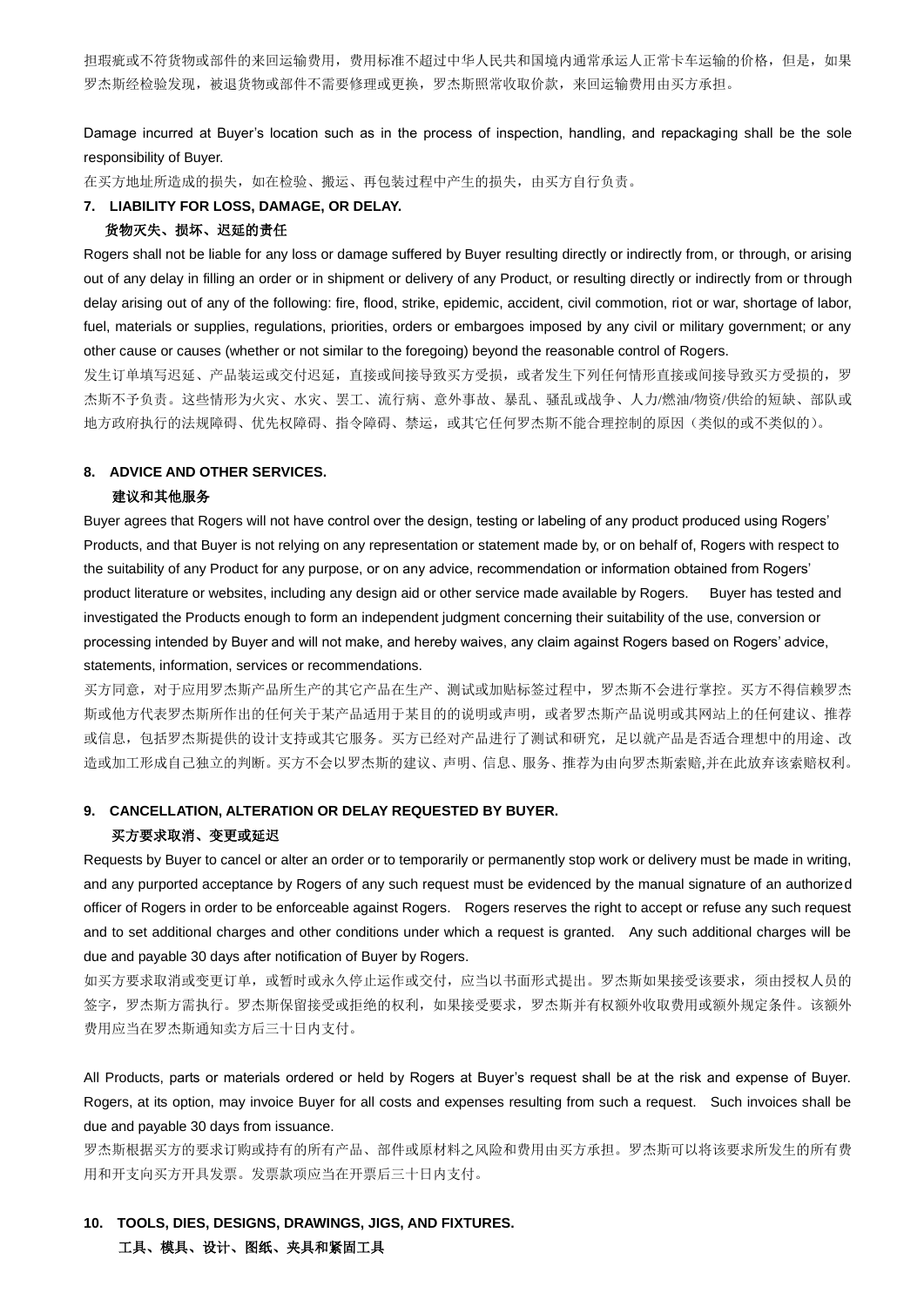Rogers shall retain ownership, possession and control of all tools, dies, designs, drawings, Specifications, jigs, and fixtures prepared for the manufacture of Product subject to any order except where other written arrangements are specifically made between Rogers and Buyer. Rogers shall not be responsible for problems resulting from errors in artwork, drawings, and/or Specifications supplied by Buyer.

为生产订单产品制备的所有工具、模具、设计、图纸、技术规格、夹具和紧固工具,罗杰斯保留所有权、占有权和控制权,买 卖双方另行特别书面规定的除外。因买方提供的工艺、图纸和/或规格错误导致的问题,罗杰斯不予负责。

#### **11. QUANTITIES.**

#### 数量

Rogers reserves the right to over-ship or under-ship any order by any amount not to exceed five (5) percent of the amount ordered on standard products. For custom products, Rogers will ship within +/-10% of order quantity. Orders will be considered complete when shipped within these terms. Payment to be based on the actual amount of Product shipped. In the event that Rogers has quoted Buyer a price based on purchase of a minimum number of units within a given time frame and Buyer fails to take delivery of such minimum within that time frame, Buyer shall pay to Rogers on demand the difference between the quoted price and the price that would otherwise apply to the Product in question as determined by Rogers. In the event Rogers agrees to manufacture and hold in inventory Product sufficient to meet Buyer's forecasted demand, Buyer shall be obligated to purchase the same.

针对标准产品,罗杰斯装运数量允许不超过订购数量百分之五的溢短装;针对客户定制产品,罗杰斯装运数量允许订购数量百 分之十的溢短装。如果按照上述条款装运,将认为完成订单,并且按照实际装运数量付款。如果罗杰斯报价时是基于在一定期 限内采购某最低数量的要求,买方在该期限内未能完成接受最低数量交付的,买方应当根据罗杰斯的要求向罗杰斯支付原报价 与罗杰斯确定的应当适用的价格之差价。如罗杰斯同意生产并库存足够产品以满足买方需求预测,买方应当买进。

#### **12. PATENTS, TRADEMARKS, AND COPYRIGHTS.**

#### 专利、商标和版权

Rogers shall indemnify Buyer for damages for infringement of patents, trademarks or copyrights relating to Product sold hereunder which are solely the products of Rogers' design, and Buyer shall so indemnify Rogers for products that are solely of Buyers' design. Neither party shall be liable to indemnify the other unless the party seeking indemnification is determined by a court of competent jurisdiction to be liable for infringement as aforesaid. No indemnity shall apply to liability resulting from the manner of use of the Product by Buyer or others or from combining the Product with any other items. Each party shall give the other reasonable notice of any claim or infringement to which this indemnity applies and offer to allow the other to defend any suit resulting therefrom; otherwise, the party to whom notice of infringement is given shall not be liable, directly or indirectly, for any damages from such infringement. Anything herein to the contrary notwithstanding, any claim for indemnification shall be subject to the limitations set forth in the last sentence of subparagraph 5(a) and in subparagraph 5(c). 完全由罗杰斯设计的产品根据本合同销售所导致的专利、商标或版权侵权引起的买方损失,罗杰斯应当赔偿;由买方设计的产 品所致的损失,买方承担赔偿。除非有管辖权的法院判定一方侵权,否则任何一方无须向对方赔偿。买方或其它人使用产品的 方式或者将产品与其它货物组装所导致的责任,罗杰斯不予负责。一方应当合理通知另一方应当赔偿的投诉或侵权,否则应当 被通知的一方无须直接或间接负责由此侵权导致的赔偿。无论本协议是否存在相反规定,任何索赔请求均不得超过第5(a)款最 后一句和第 5(c)款所规定的限制。

### **13. SUSPENSION OF PERFORMANCE.**  中止履行

If Buyer makes an assignment for the benefit of creditors, or a petition shall be filed by or against Buyer under any bankruptcy or insolvency Laws and Regulations, or if Buyer admits its inability to pay its debts as they come due, or if Buyer is involved in any proceeding to liquidate its assets, or if Rogers has reasonable grounds for insecurity as to due performance by Buyer, then Rogers' obligation to perform hereunder shall immediately cease, unless Rogers thereafter otherwise agrees in writing with Buyer or Buyer's representative. Charges to Buyer shall be governed by the provisions of Paragraph 9.

如果买方为了保护债权人利益进行转让,或者由买方或针对买方根据任何破产法律提出清算请求,或者买方承认其无力及时偿 还债务,或者买方参与了清算财产的程序中,或者罗杰斯有合理的理由认为买方的履行不安全,那么,罗杰斯履行本合同的义 务将立即终止,罗杰斯其后另行与买方代表书面协商同意的除外。买方应付款项根据第 9 条规定执行。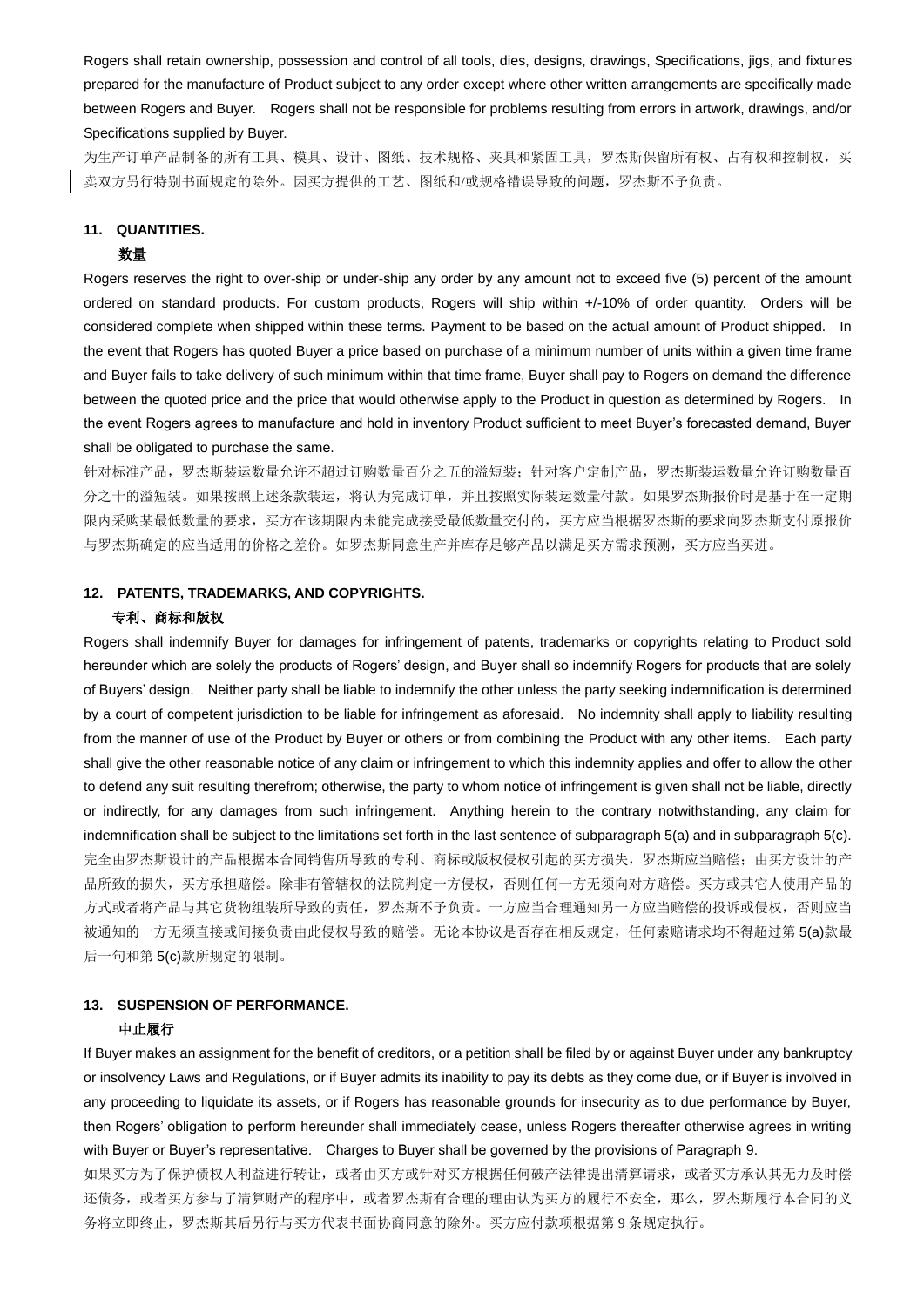#### **14. REPRODUCTION RIGHTS, NONDISCLOSURE.**

#### 复制权、保密

Drawings, Specifications, reports, photographs, materials, information and other data of Rogers relating to this order and all proprietary rights and interests therein and the subject matter thereof ("Proprietary Information") shall remain the property of Rogers (which term, for purposes of this paragraph only, shall include any and all affiliates of Rogers). Buyer agrees that it will not, without the prior written consent of Rogers evidenced by the manual signature of an authorized officer of Rogers: (i) use Proprietary Information for the production or procurement of Product covered by this order or any similar product from any other source, (ii) reproduce or otherwise appropriate Proprietary Information, or (iii) disclose Proprietary Information or make it available to any unauthorized third party, in each case without obtaining Rogers' prior written consent evidenced by the manual signature of an authorized officer of Rogers. Buyer shall cause its employees, agents and others having access to Proprietary Information to be aware of, and to abide by, the terms of this paragraph.

与本订单相关的罗杰斯的图纸、型号规格、报告、照片和其它资料、信息,以及其中的所有专有权益、主题事项(下称"专有 信息")应始终为罗杰斯公司的财产(在本条中,本规定应当包括罗杰斯的所有关联单位)。买方同意,未经罗杰斯授权人员的 书面签字同意,买方将不会(1)使用专有信息,生产或采购此订单产品,或生产来自其他来源的类似产品;(2)用于复制信息, 或通过用其他方式擅自使用这些资料;或者(3)未经罗杰斯授权人员的书面签字同意,将其专有信息泄露给任何未被授权的第 三方。买方应使其员工、代理商和任何可接触到这些信息的人意识到并遵守本条规定。

The parties acknowledge that damages at law may be an inadequate remedy for the breach or threatened breach by this paragraph 14, and that in the event of such a breach or threatened breach Rogers' rights hereunder may be enforced by injunction or other equitable remedy in addition to and not in lieu of its rights to damages at law.

双方认可,如果出现违反本 14 条规定且法律所规定的赔偿救济可能不足以补救罗杰斯损失的情形下,除了法律所规定的赔偿 外,可以通过禁令或其它公平措施来保证罗杰斯的权利。

#### **15. CONFLICTING TERMS.**

#### 冲突条款

These terms and conditions, along with the Specifications, constitute the entire agreement between the parties with regard to the subject matter hereof, and supersede all oral or written agreements and understandings with respect thereto. No terms in addition to or that conflict with these terms and conditions or the Specifications that are contained in any document produced by Buyer shall be binding upon Rogers unless agreed to in a document bearing the manual signature of an authorized officer of Rogers. If a purchase order, acceptance, confirmation or other communication from Buyer includes any term or condition contrary to, or in addition to, the terms and conditions stated herein or in the Specifications, Buyer's acceptance of the Product and services which are the subject hereof shall constitute Buyer's complete and unconditional assent to the terms hereof unless Buyer clearly instructs Rogers in writing, prior to acceptance of the Product, to cancel the order. Buyer's communication of contrary or additional terms and conditions following acceptance of the Product shall be construed as an offer to supplement and/or amend Rogers' terms and conditions. Such offer shall be deemed rejected unless accepted by Rogers in a document bearing the manual signature of an authorized officer of Rogers.

本条款和技术规格构成双方关于本协议主题事项的全部约定,取代有关主题事项的所有口头或书面的约定和理解。未经罗杰斯 授权人员签署书面文件同意,买方文件中对本条款或技术规格的任何增加或与其相悖的条款对罗杰斯无约束力。即使买方订单、 认可函、确认书或往来函件含有与本协议条款或技术规格相反或超出的条件,买方接受本协议标的产品和服务的行为即意味着 买方完全并无条件地同意本合同条款,除非买方在接受前明确书面告知卖方取消订单。买方在接受产品和服务后在往来函件中 表明的相反或超出的条件将被视为对罗杰斯条款补充和/或修订的要约。该要约应被视为拒绝,除非罗杰斯以授权人员在文件上 的签字表明接受。

## **16. ELECTRONIC TRANSACTIONS.**

#### 电子交易

Buyer and Rogers agree to conduct the transactions governed by these terms and conditions by electronic means except as to matters where a manual signature of an Authorized Rogers Employee is required hereby or as to matters which would increase Rogers' liability hereunder, in which case an amendment or waiver complying with the terms of paragraph 19 bearing the manual signature of an Authorized Rogers Employee shall be required.

买方与罗杰斯同意通过电子方式执行本条款所约束的交易,除非(1) 属于本条款要求罗杰斯授权人员书面签字的事项;或者(2)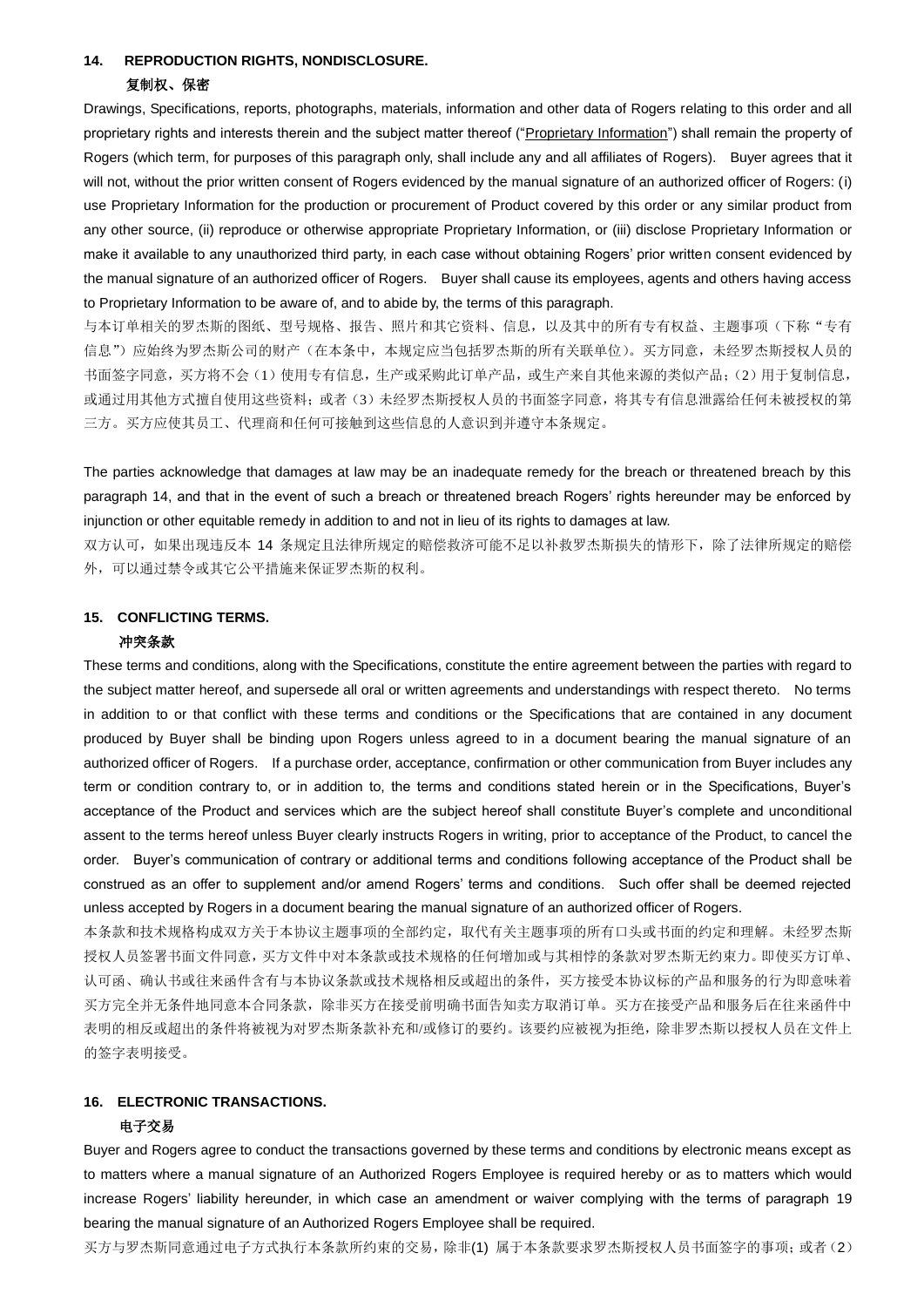#### **17. REMEDIES.**

#### 补救措施

In the event of any default by Buyer under the Contract, Rogers may, in addition to any other rights and remedies under Laws and Regulations, exercise any one or more of the following rights and remedies, which are intended to be cumulative and not mutually exclusive: (i) cancel any sale which is part of the Contract (including any warranty); (ii) defer any shipment under the Contract; (iii) declare immediately due and payable all outstanding invoices under this or any other Contract; (iv) immediately repossess all or any part of the Product in transit or in the custody or control of Buyer pursuant to this or any other Contract, at the sole risk and expense of Buyer; (v) finish all or any portion of its performance under the Contract and charge Buyer up to the full Contract price, and (vi) re-sell all or any part of the Product covered by this or any other contract, or any materials supplied for the Contract, at public or private sale, with Buyer responsible for all losses and expenses incurred in such sale.

如果买方违约,除法律法规赋予的权利和补救外,罗杰斯可以行使下列一项或多项权利和措施,互不冲突:

(1). 撤销合同规定的销售(包括任何保证);

(2). 推迟本合同项下货物的装运;

(3). 立即将本合同或其它合同到期款项宣告到期并应支付;

(4). 立即收回根据本合同或其它合同交付的运输途中的,或买方保管或控制的全部或部分产品,风险和费用由买方承担;

(5). 履行此合同下的所有或部分义务,要求买方支付全部合同价款;

(6). 将本合同或其他合同项下的所有或部分货物、原材料通过公开或私下的方式销售,销售所导致的所有损失和费用由买方承 担。

## **18. GOVERNING LAW AND DISPUTE RESOLUTION.**  适用法律与争议的解决

These terms and conditions shall be construed and settled exclusively in accordance with the PRC's national and applicable local laws, regulations, governmental and other governing rules ("Laws and Regulations"), without regard to its conflicts of laws principles. The United Nations Convention on Contracts for the International Sale of Goods ("UN CISG") does not apply to transactions subject to these terms and conditions. The Parties hereby irrevocably submit to the exclusive jurisdiction of the courts of the People's Republic of China located in Suzhou Industrial Park, Suzhou, Jiangsu, China with regard to any action, suit, proceeding, claim or counterclaim arising out of or in connection with the transaction under these terms and conditions.

本条款仅依据中华人民共和国现行的法律、法规和政府规定(下称"法律法规")进行解释和确定,其冲突法规则除外。《联合 国国际货物销售合同公约》(下称"联合国公约")不适用于本条款项下的交易。各方特此不可撤销地同意,将与本条款项下交 易相关的或由其引起提出的任何起诉、诉讼、法律程序、索赔或反诉仅提交位于中国江苏苏州工业园区的中华人民共和国法院 管辖。

# **19. COMPLIANCE WITH LAW**

## 遵守法律

Buyer represents, warrants, and undertakes to Rogers that it will comply fully with all applicable law, including export control, economic sanctions, and anti-boycott laws and regulations of the United States, European Union, and EU Member States, including obtaining all required licenses for any export/re-export of the Products, and that it is not subject to sanctions or export control restrictions under these laws and regulations.

买方向 Rogers 声明、保证并承诺其将完全遵守所有适用法律,包括美国、欧盟和欧盟成员国的出口管制、经济制裁以及反抵 制法律和法规,包括获得产品出口/再出口所需的许可证,以及其未受到这些法律法规的制裁或出口管制限制。

## **20. DATA PROTECTION AND PRIVACY** 数据保护和隐私

In the event the parties receive any personal data according to the regulation (EU) 2016/679 of the European Parliament and